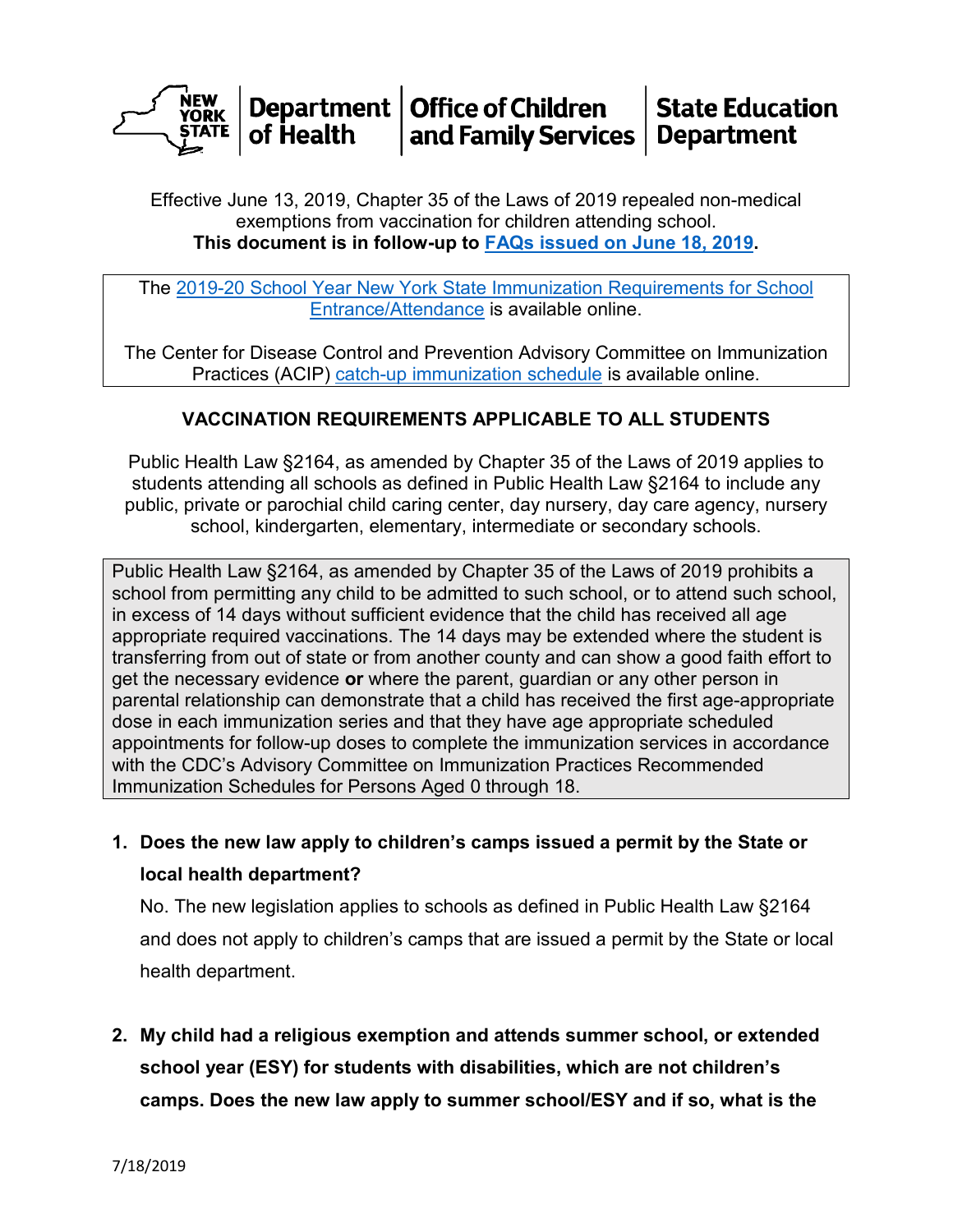## **timeline I must follow to get my child vaccinated so my child can continue to attend school?**

Yes, the law applies to both summer school and ESY. Proof of immunization must be provided within 14 days after the first day of summer school/ESY. The 14 days may be extended where the student is transferring from out of state or from another country and can show a good faith effort to get the necessary evidence; **or**, where the parent, guardian or any other person in parental relationship can demonstrate that a child has received the first age-appropriate dose in each immunization series within the 14 days and that they have age-appropriate scheduled appointments for follow-up doses to complete the immunization series in accordance with the Advisory Committee on Immunization Practices ("ACIP") "Recommended Child and Adolescent Immunization Schedules for ages 18 years or younger."

Thereafter, if such students require additional vaccinations due to entering a new grade level when school starts again in the future, those students must provide evidence of having received any additional age-appropriate required immunizations within 14 days of the first day instruction commences. The 14 days may be extended where the parent, guardian or any other person in parental relationship can demonstrate that a child has received the first age-appropriate dose in each immunization series within the 14 days and that they have age-appropriate scheduled appointments for follow-up doses to complete the immunization series in accordance with the ACIP "Recommended Child and Adolescent Immunization Schedules for ages 18 years or younger."

[https://www.cdc.gov/vaccines/schedules/hcp/imz/child-adolescent.html.](https://www.cdc.gov/vaccines/schedules/hcp/imz/child-adolescent.html)

### **3. When do parents need to provide proof of immunization in the fall for students who did not attend summer school or ESY?**

Proof of immunization must be provided within 14 days after the first day of instruction in September. The 14 days may be extended where the student is transferring from out of state or from another county and can show a good faith effort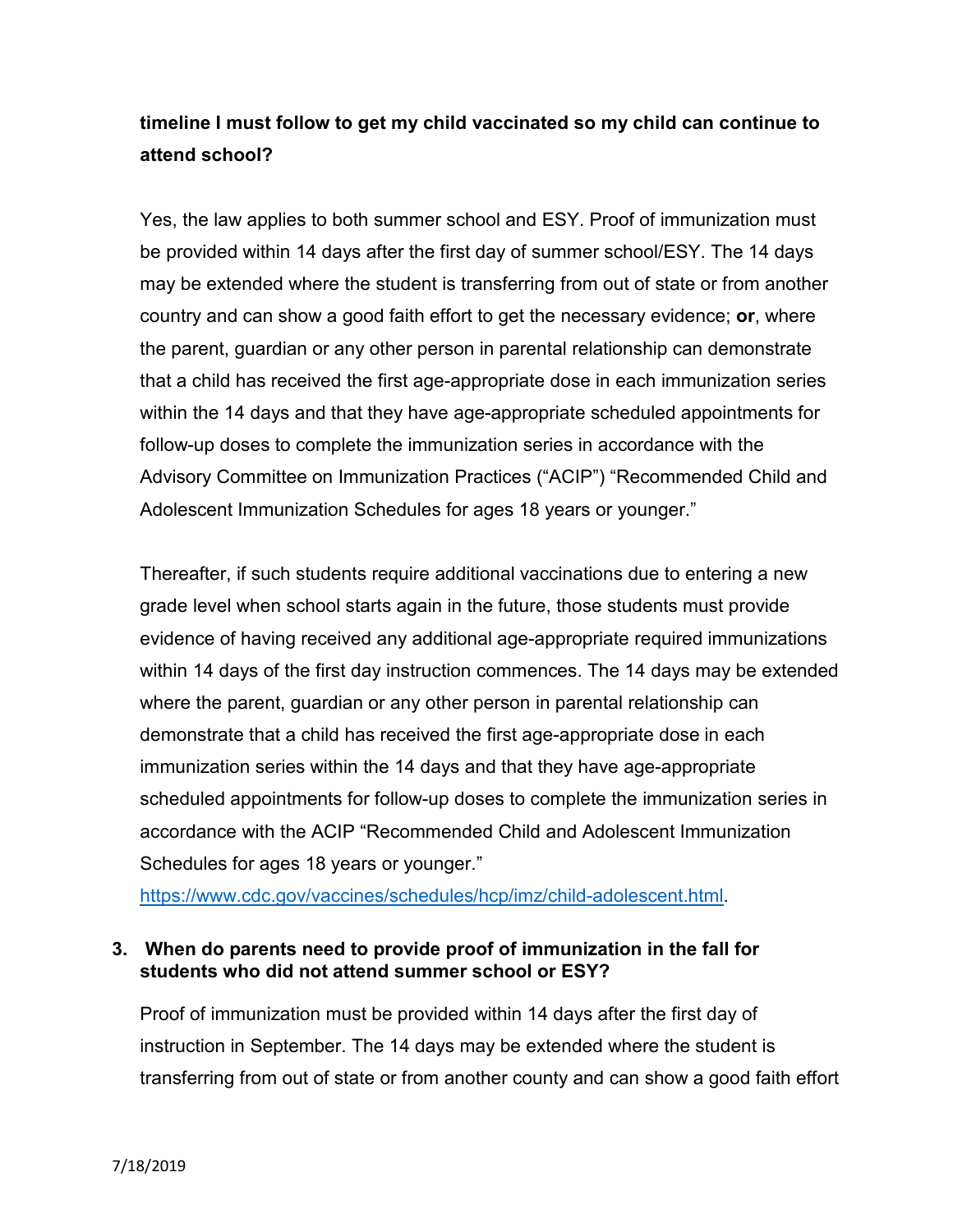to get the necessary evidence **or** where the parent, guardian or any other person in parental relationship can demonstrate that a child has received the first ageappropriate dose in each immunization series within the 14 days and that they have age appropriate scheduled appointments for follow-up doses to complete the immunization services.

# **4. Does the new law apply to attendance at activities that are on school property but open to the general public? Examples may include: SAT prep, sporting events, and plays.**

No. The new legislation does not apply to attendance at activities on school property that are open to the general public.

## **5. My child's school operates year-round, excluding ESY and summer school. When did the new law start applying to year-round schools?**

The change in the law took effect on June 13, 2019 and allowed 14 days for children to get their first dose of each required vaccine in order to be admitted to or continue attending school. Therefore, children at year-round schools were required to be vaccinated with the first doses by June 28, 2019. These children must be excluded from school immediately if they do not meet this requirement.

## **6. Does this new law apply to students aged 18 and older?**

No. The mandatory vaccination law only applies to a child, which Public Health Law §2164(1)(b) defines as a person between the ages of two months and 18 years. Once a student reaches the age 18, he/she is no longer required to show proof of immunization.

**7. My child's school operates a year-round day care center. When did the new law start applying to these year-round day care centers in schools?**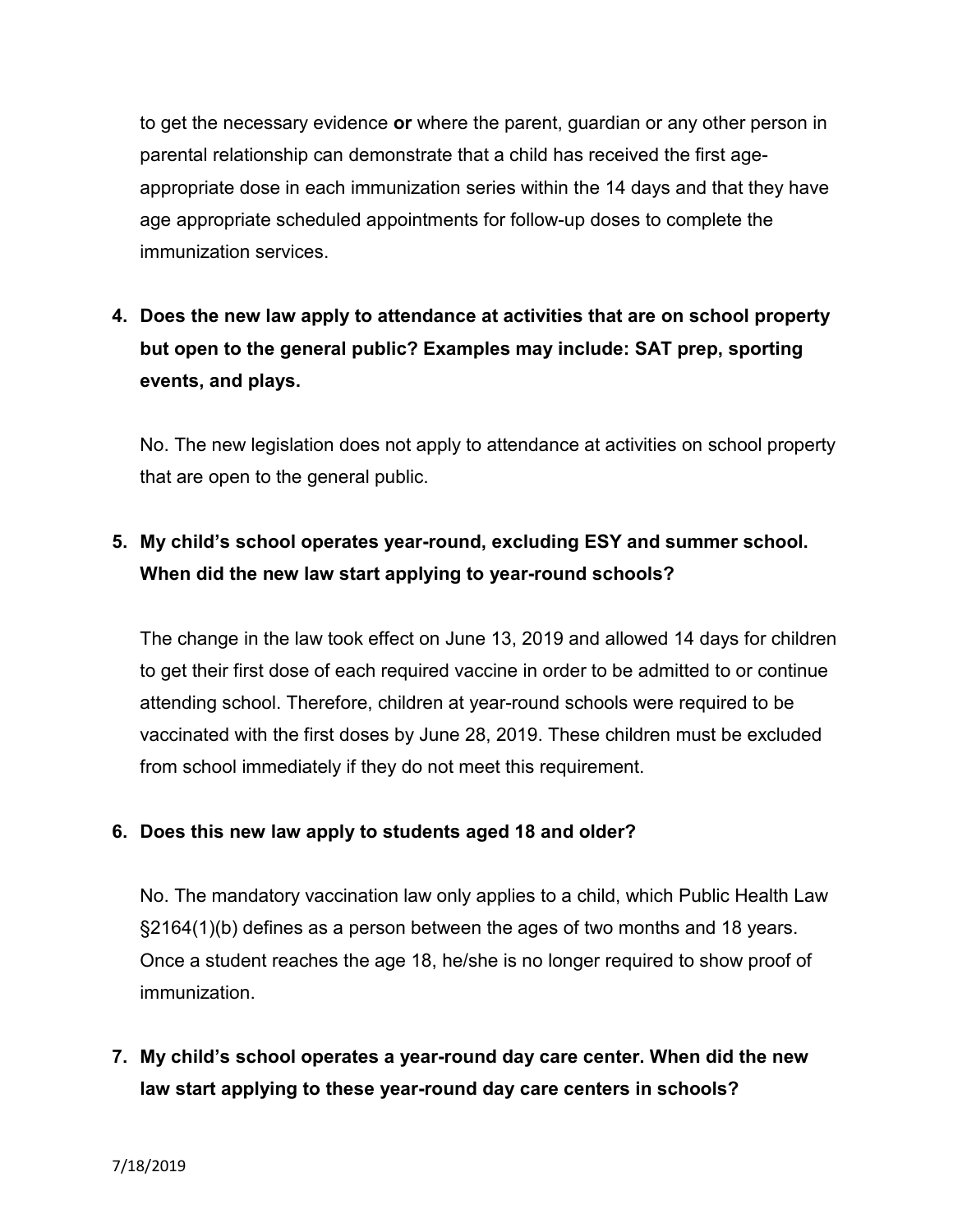The change in the law took effect on June 13, 2019 and allowed 14 days for children to get their first dose of each required vaccine. Therefore, children at year-round day care centers are required to be vaccinated with the first doses by June 28, 2019. These children must be excluded from day care centers in school immediately if they do not meet these requirements.

# **8. My child had a religious exemption before the new law was enacted. Is my religious exemption still valid?**

No. Religious exemptions are no longer valid in New York State.

## **9. Does the new requirement apply to charter schools?**

Yes.

# **10.Do I need to schedule all of my child's appointments for all required doses, including all follow-up doses, within 30 days of the first day of attendance?**

Parents and guardians must demonstrate, within 30 days of the first day of attendance, that their child has age-appropriate appointments scheduled for the next follow-up doses to complete the immunization series in accordance with the ACIP schedule. However, the actual appointments for the follow-up doses may be more than 30 days out, so long as they are in accordance with the ACIP schedule available online at [https://www.cdc.gov/vaccines/schedules/hcp/imz/child](https://www.cdc.gov/vaccines/schedules/hcp/imz/child-adolescent.html)[adolescent.html.](https://www.cdc.gov/vaccines/schedules/hcp/imz/child-adolescent.html)

**11.When are follow-up doses required for children who received their first doses prior to the change in law and are overdue for their next doses?**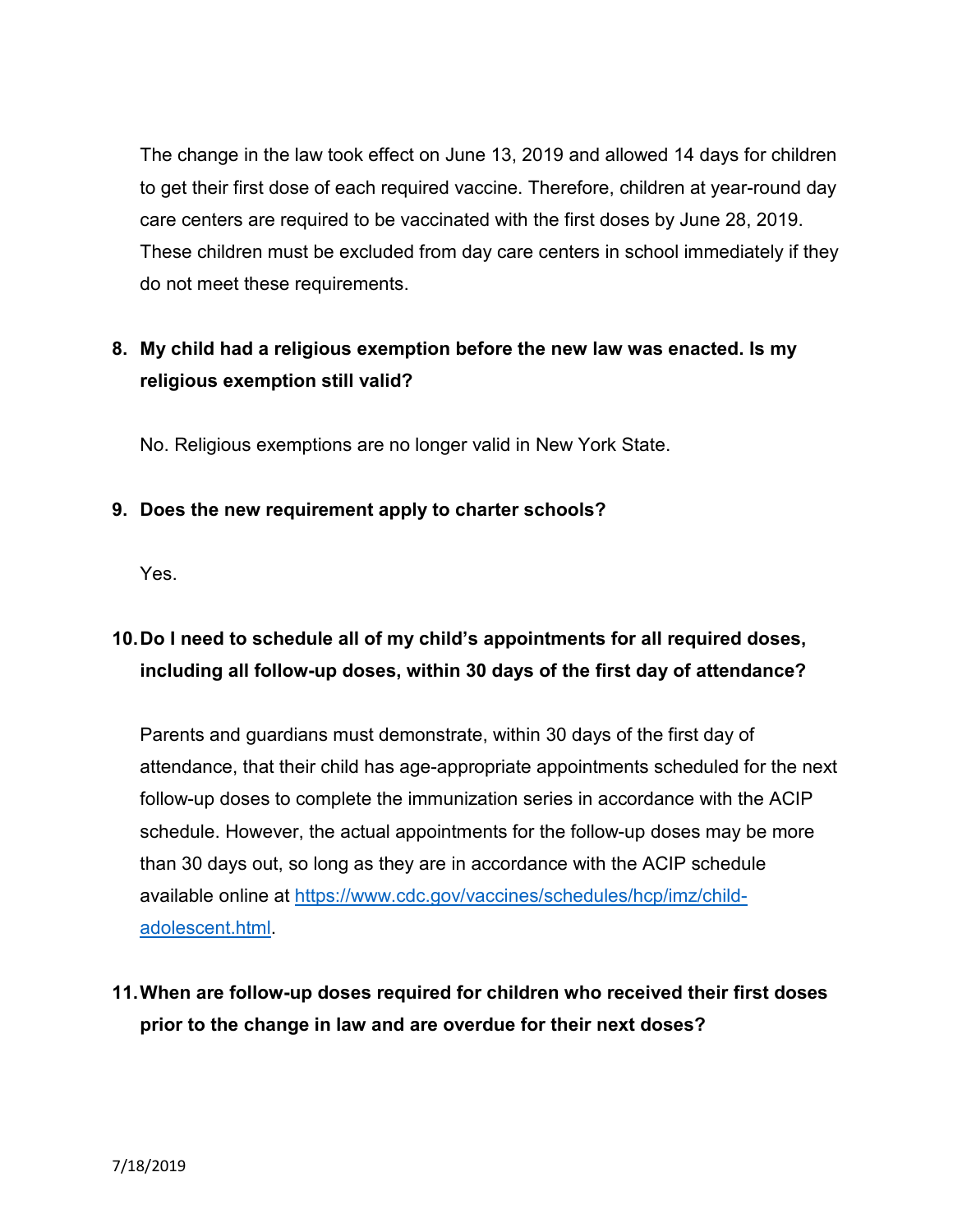Such students must still receive their next doses as soon as they are due, in accordance with the ACIP schedule. Children must receive all first doses, or overdue follow-up doses if they already received prior doses in a series, within 14 days of school or child day care attendance, and must provide evidence of age appropriate appointments for the next follow-up doses, in accordance with the ACIP schedule, within 30 days of the first day of attendance. All required vaccine schedules must be completed in accordance with the ACIP schedule. Here is a link for the routine immunization and catch up schedules:

<https://www.cdc.gov/vaccines/schedules/hcp/imz/child-adolescent.html>

### **12.Is the rotavirus vaccine required to attend school?**

No.

# **13.My child never received the pneumococcal vaccine or Haemophilus Influenzae type B (Hib) vaccine as a baby. Now my child is entering kindergarten. According to the ACIP schedule, healthy children age 5 and older don't need these vaccines. Does my child still need these vaccines to attend school?**

No. Pneumococcal and Haemophilus Influenzae type B (Hib) vaccines are only required for day cares and pre-kindergarten programs. Children in kindergarten through grade 12 do not need to receive a pneumococcal or Hib vaccine.

#### **14.Who may issue a medical exemption?**

Pursuant to Section 2164 of the Public Health Law, only physicians licensed to practice medicine in NYS may issue a medical exemption.

## **15.Is serological evidence of immunity acceptable proof of immunization for school enrollment?**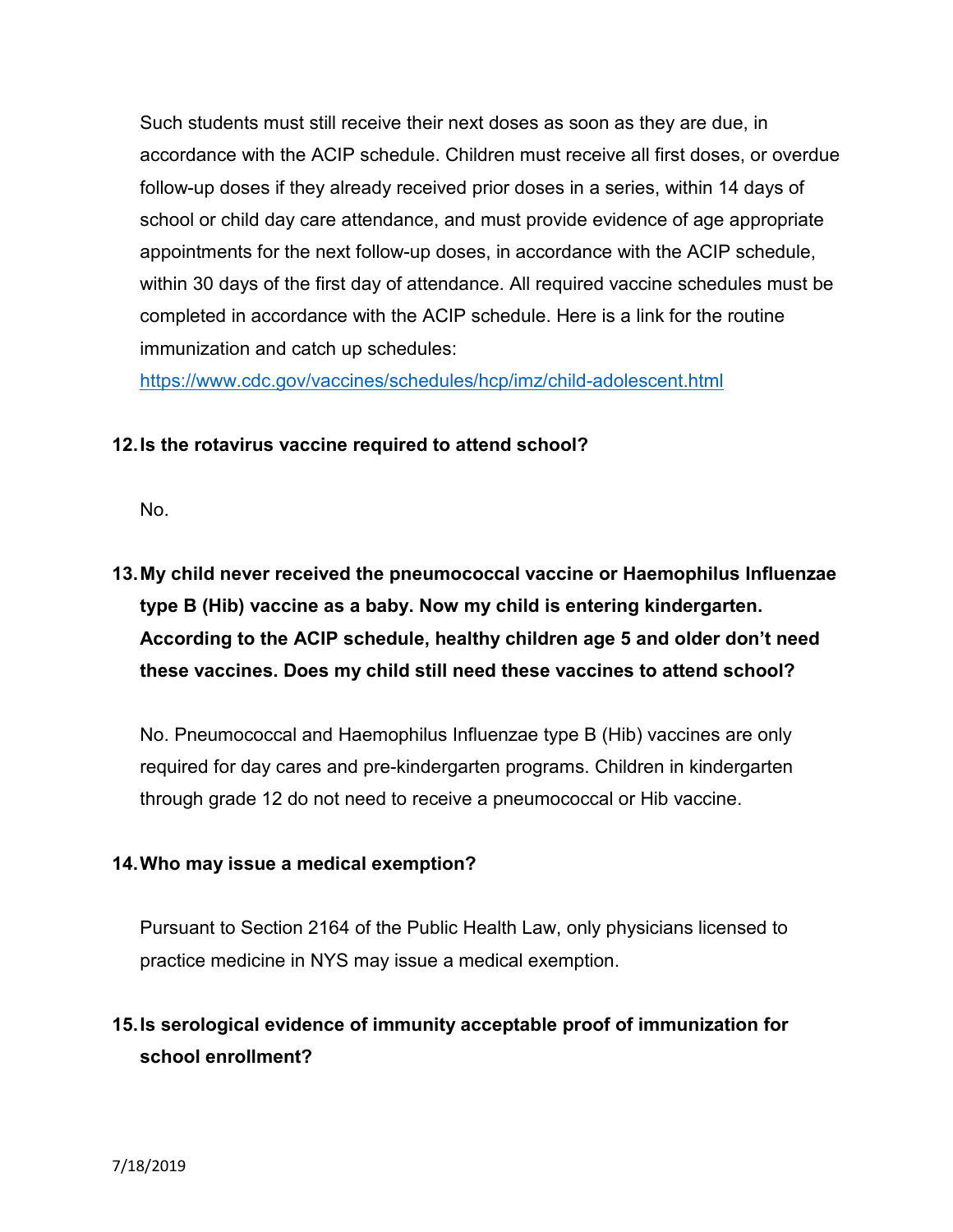A positive serologic test can be accepted as proof of immunity for school enrollment only for the following diseases: measles, mumps, rubella, varicella (chickenpox), hepatitis B and all three serotypes of poliomyelitis found in the polio vaccines.

**16.If I'm a Group Family Child Care Provider, with my own children in my home, in addition to day care children, what are my options regarding my own children who remain in the home during day care hours and are not vaccinated? Can they remain in another part of the house during day care hours?**

In home-based child care programs (family day care and group family day care), a provider's own non-school aged children count in the program's capacity and are considered to be enrolled in the program. The provider must comply with Public Health Law and New York State Child Care Regulations regarding immunizations, and must keep documentation of immunizations all enrolled children have received, including the provider's own children. The provider's own children who are enrolled in kindergarten or a higher grade do not count in the program's capacity, and OCFS does not review immunization records of school-aged children.

# **17.Are "homeoprophylaxis vaccines" acceptable alternatives for required vaccinations?**

No. Only licensed vaccines recommended by the ACIP are acceptable.

## **18.Are out-of-country immunization records acceptable?**

Yes, as long as they are official records and can be read and understood by the school or have been reviewed and signed by a physician licensed to practice medicine in NYS.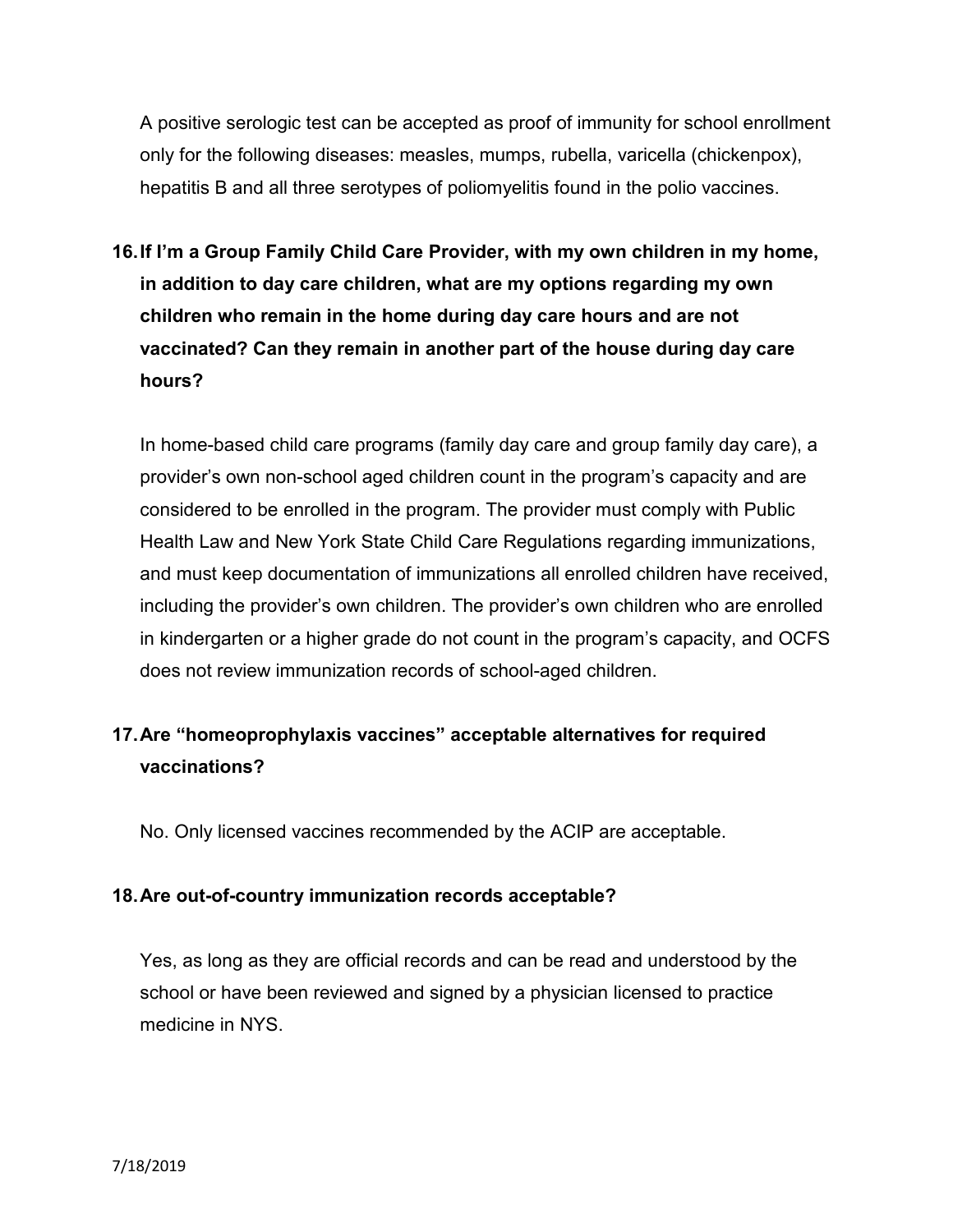# **19.Are children allowed to follow a delayed vaccination schedule for required vaccines?**

No. The ACIP schedule must be used. Delayed vaccination schedules are not permitted.

#### **20.What does the June 30, 2020 date mean in the law?**

Until June 30, 2020, a child can attend school if they receive the first ageappropriate dose in each immunization series within 14 days from the first day of school attendance and can show within 30 days that they have scheduled ageappropriate appointments for required follow-up doses. This allows students who were not fully up-to-date on their vaccinations on June 13, 2019, when the law was enacted, to continue to attend school, as long as they receive the first ageappropriate dose in each immunization series within 14 days from the first day of school attendance and can show within 30 days that they have scheduled ageappropriate appointments for required follow-up doses. By June 30, 2020, all students who were attending school at the time the law was enacted are expected to be fully up-to-date on their required immunizations and therefore the 30-day extension allowing such children to be enrolled as long as they have scheduled appointments to complete their immunization series according to the ACIP schedule will expire.

## **21.Can all required vaccines be given at the same time? Can the schedule be spread out?**

Scientific data show that getting several vaccines at the same time does not cause any health problems. If combination vaccines are used, the number of injections can be reduced. The highest number of vaccines that a child might need to attend school or daycare is seven. However, the number varies by age, and older children need fewer doses to catch up. It is important to note that infants routinely get multiple